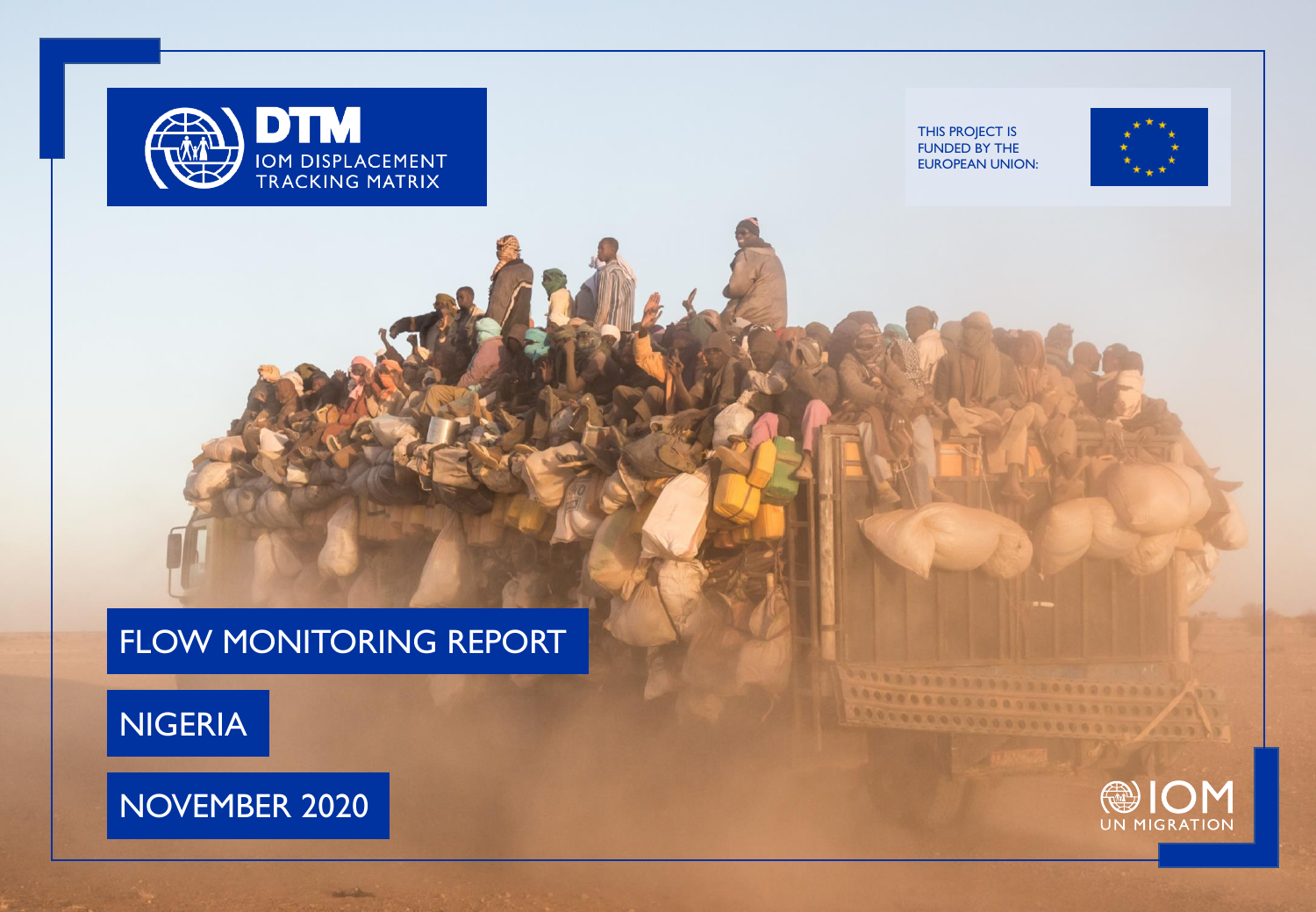

# **F L O W M O N I TO R I N G ● N I G E R I A N OV E M B E R 2 0 2 0 ● I N T R O D U C T I O N**

### **INTRODUCTION KEY FIGURES**

In order to gain a better understanding of mobility flows and trends through West and Central Africa, the International Organization for Migration (IOM) implements the Displacement Tracking Matrix's Flow Monitoring (FM) tool at key transit points across the region.

Flow Monitoring activities are conducted in close cooperation with national and local authorities as well as local partners. The Flow Monitoring tool consists of two main components: the Flow Monitoring Registry (FMR), which captures key data on the magnitude, provenance, destination and mode of travel of mobility flows, and the Flow Monitoring Survey (FMS), individual surveys conducted with travellers to gather detailed information about the profiles, migration experience and intentions of migrants. Through these activities, the Flow Monitoring tool collects data on migration flows and trends, traveller profiles, migration journeys, and intentions of migrants, so as to obtain a sharpened view of mobility in West and Central Africa.

In Nigeria, DTM conducts Flow Monitoring activities in several important transit locations in Sokoto and Kano to monitor the movements of passenger buses to and from Niger. The Sokoto FMP covers three migratory routes in Illela, Gada and Sabon-Birnin. And the Kano FMP (Kofar Ruwa Park and Yankaba Park) covers two migratory routes in Dala and Nasarawa Local Government Areas in Kano state

This report presents Flow Monitoring Registry data collected in **November** 2020. It presents key data on flows, routes, provenance, destination and demographic profiles of travellers observed at the FMPs.

Additional information on Flow Monitoring methodology is available on the last page.



**1,343** travellers observed daily



**266** individual surveys



**+3%** change in flows from the previous month

**30%** of individuals were travelling to Nigeria



**89%** of individuals were aware of the COVID-19 pandemic



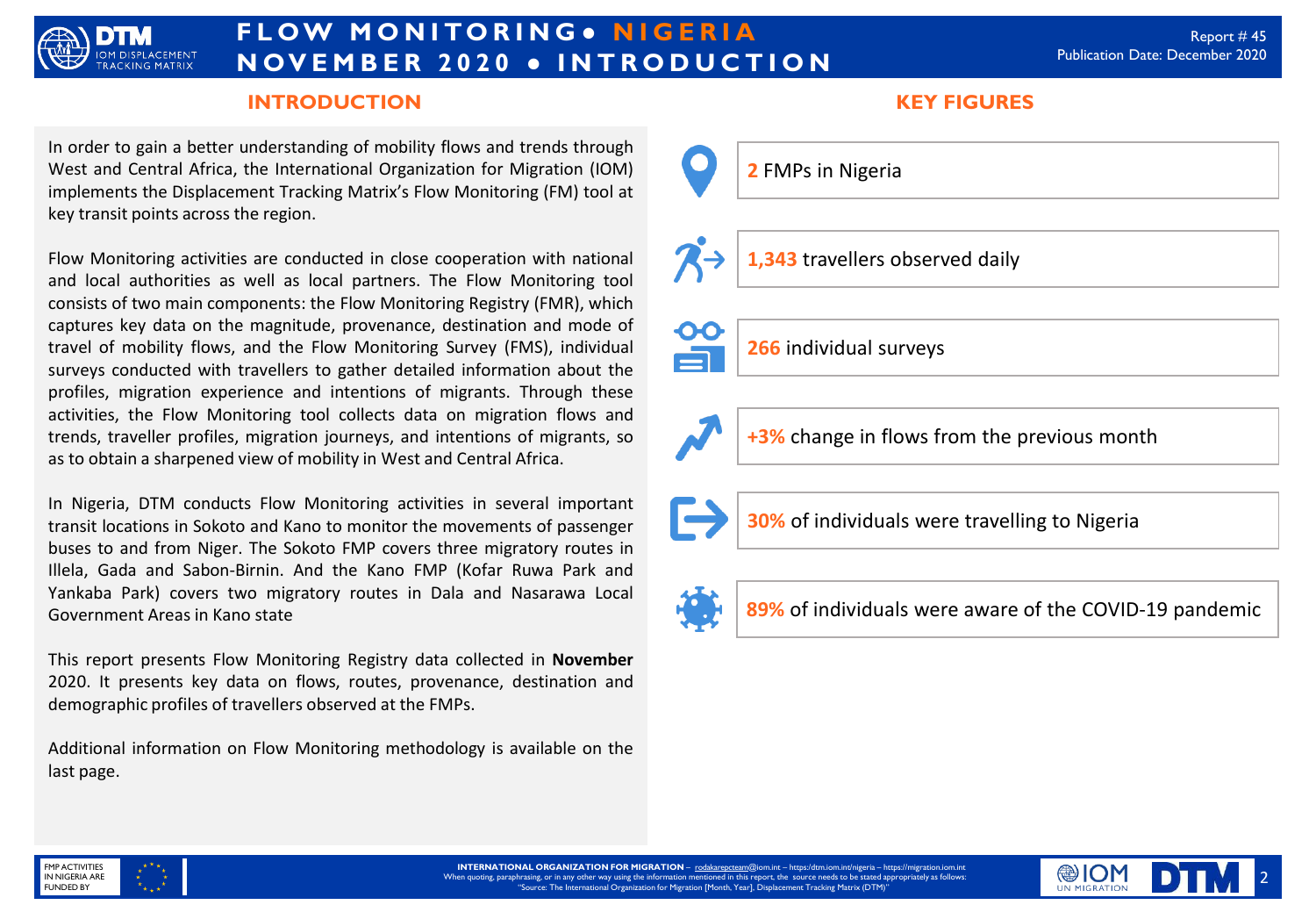

# **FLOW MONITORING . NIGERIA N OV E M B E R 2 0 2 0 ● R E G I S T RY**

**PROVENANCE & DESTINATION OF FLOWS**

Country % of flows Nigeria 70% Niger 29% Chad <1% Cameroon <1%

**Origin of flows**

### **TRAVELLER PROFILES AND MOBILITY TRENDS**

**Mobility trends**: During the reporting period, on average, 1,343 individuals were observed at FMPs on a daily basis. This represents an increase of three per cent in comparison to the 1,307 individuals observed on a daily basis in October. The increase can be attrituted to the peak in short-term commercial activities between Nigeria and neighbouring countries in preparation for the festive season.

**Types of flows:** All observed travellers were conducting a cross-borde movement (30% were entering the country, while 70% were leaving the country), in close comparison with the previous month.

**Departure/Origin and destination**: In November 2020, the main cities from which individuals travelled from (inflow) were Maradi (41%), Zinder (27%), Tahoua (23%) and Diffa (5%) in Niger. Travellers from Nigeria (outflow) were primarily headed to Zinder (42%), Maradi (42%), Diffa (8%) and Tahoua (3%) in Niger. The main modes of transportation were car (58%), bus (37%), foot (1%) and motorbike (1%).

**Traveller profiles:** While 63 per cent of travellers were adult male, 20 per cent were adult female and 17 per cent were children (8% female children, 9% male children).

**COVID-19 Awareness:** 89% of individuals were aware of the COVID-19 pandemic.



The depiction and use of boundaries, geographic names, and related data shown on maps and included in this report are not warranted to be error free nor do they imply judgment on the legal status of any territory, or any endorsement or acceptance of such boundaries by IOM.

#### **TRAVELLER PROFILES**



#### **MAIN MODES OF TRANSPORT**



## **Destination of flows** Country % of flows Niger 67% Nigeria 30% Chad 2% Cameroon 1%

#### **DIRECTION OF FLOWS**



1/11 6/11 11/11 16/11 21/11 26/11

**INTERNATIONAL ORGANIZATION FOR MIGRATION** – [rodakarepcteam@](mailto:rodakarepcteam@iom.int)iom.int – https:/dtm.iom.int/nigeria – https://migration.iom.int When quoting, paraphrasing, or in any other way using the information mentioned in this report, the source needs to be stated appropriately as follows: "Source: The International Organization for Migration [Month, Year], Displacement Tracking Matrix (DTM)" -Inflow - Outflow

 - 500



3

3

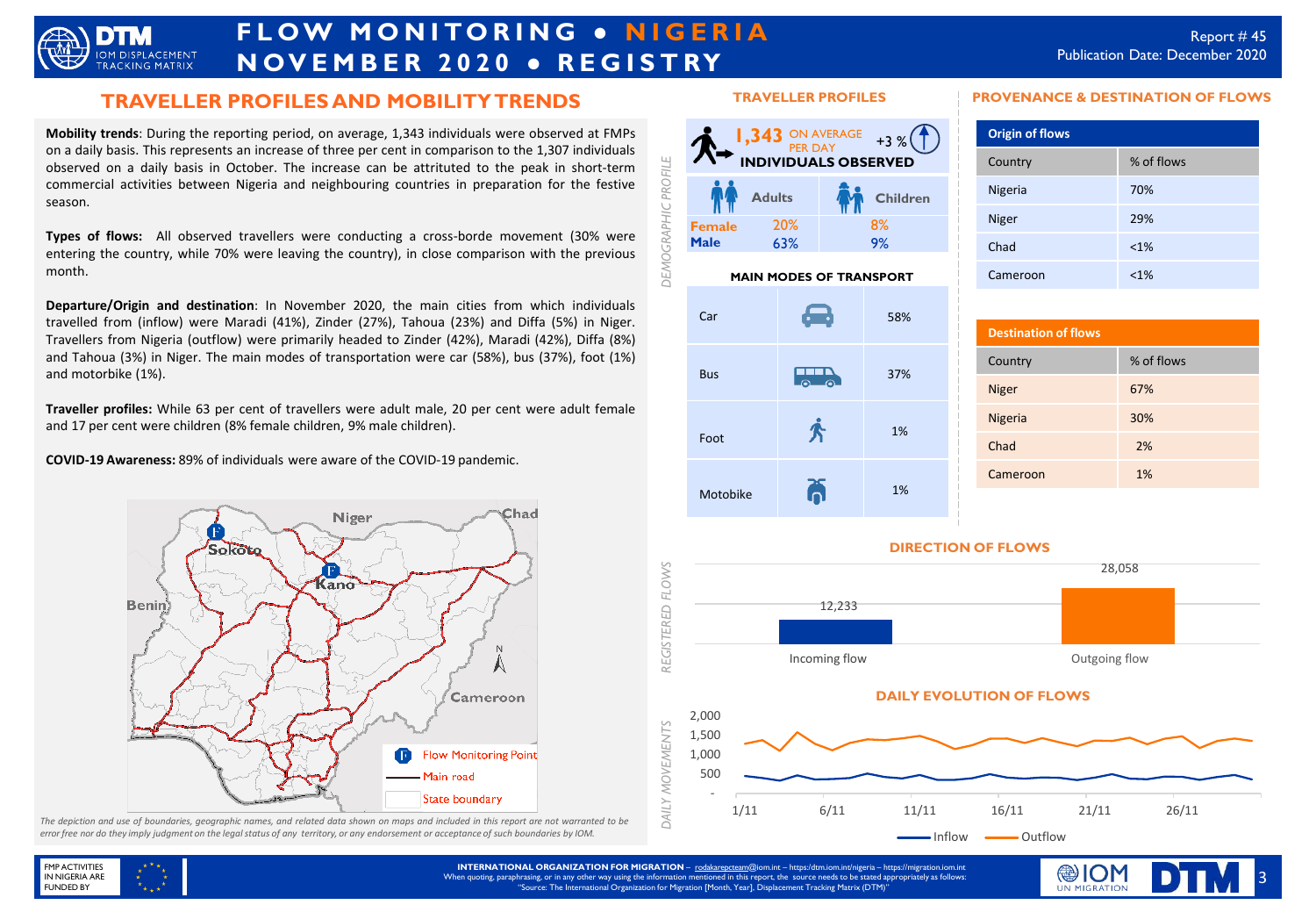

# **F L O W M O N I TO R I N G ● N I G E R I A N OV E M B E R 2 0 2 0 ● R E G I S T RY**

### **SOKOTO**

**Presentation of FMP**: The Sokoto Flow Monitoring Point (FMP) was set up in March 2017 covering three migratory routes in Ilella, Gada and Sabon-Birnin. The FMP monitors cross-border flows of migrants between Nigeria and Niger to better understand dynamics of migration covering these routes.

**Mobility trends**: In the reporting period, at the Sokoto FMP, on average 165 individuals were observed daily. This represented an increase of 27 per cent since October, during which 130 individuals had been observed. This increase may be attributed to short term movements for commercial purposes in preparation for the festive season, the relaxation of initial movement restriction placed to curb the spread of COVID-19 and fair weather for safe transportation. Over the month, peaks were observed on 1<sup>st</sup>, 8<sup>th</sup>, 15<sup>th</sup>, 22<sup>nd</sup> and 29<sup>th</sup> which corresponded to market days in Gada, Illela, Sabon-Birnin and Tumfafi. Meanwhile, the number of individuals observed remained steady during non-market days.

**Types of flows:** All observed travellers were undertaking a cross-border movement (69% were entering the country, while 31% were leaving the country).

**Departure/Origin and destination**: In November 2020, the main cities from which individuals travelled from (inflow) were Tahoua (54%) and Maradi (45%). Travellers from Nigeria (outflow) were primarily headed to Maradi (71%), Tahoua (26%) and Zinder (2%). The main modes of transportation were car (42%), bus (18%), foot (11%), motorbike (11%), bicycle (8%) and riding animals (5%).

**Traveller profiles:** While 54 per cent of travellers were adult male, 25 per cent were adult female and 21 per cent were children (7% female children, 14% male children).



*data shown on maps and included in this report are not warranted to be error free nor do they imply judgment on the legal status of any territory, or any endorsement or acceptance of such boundaries by IOM.*

#### **TRAVELLER PROFILES**



#### **MAIN MODES OF TRANSPORT**

| Car | <b>Bus</b> | Motorbike<br>Foot   |
|-----|------------|---------------------|
|     |            | 42% 42% 18% 11% 11% |

#### **PROVENANCE & DESTINATION OF FLOWS**

| <b>Origin of flows</b> |            |
|------------------------|------------|
| Country                | % of flows |
| <b>Niger</b>           | 69%        |
| Nigeria                | 31%        |

| <b>Destination of flows</b> |            |  |
|-----------------------------|------------|--|
| Country                     | % of flows |  |
| <b>Nigeria</b>              | 69%        |  |
| <b>Niger</b>                | 31%        |  |

#### **DIRECTION OF FLOWS**







**INTERNATIONAL ORGANIZATION FOR MIGRATION** – [rodakarepcteam@](mailto:rodakarepcteam@iom.int)iom.int – https:/dtm.iom.int/nigeria – https://migration.iom.int When quoting, paraphrasing, or in any other way using the information mentioned in this report, the source needs to be stated appropriately as follows: "Source: The International Organization for Migration [Month, Year], Displacement Tracking Matrix (DTM)"

*REGISTERED FLOWS*

**GISTERED** 

ξĕ

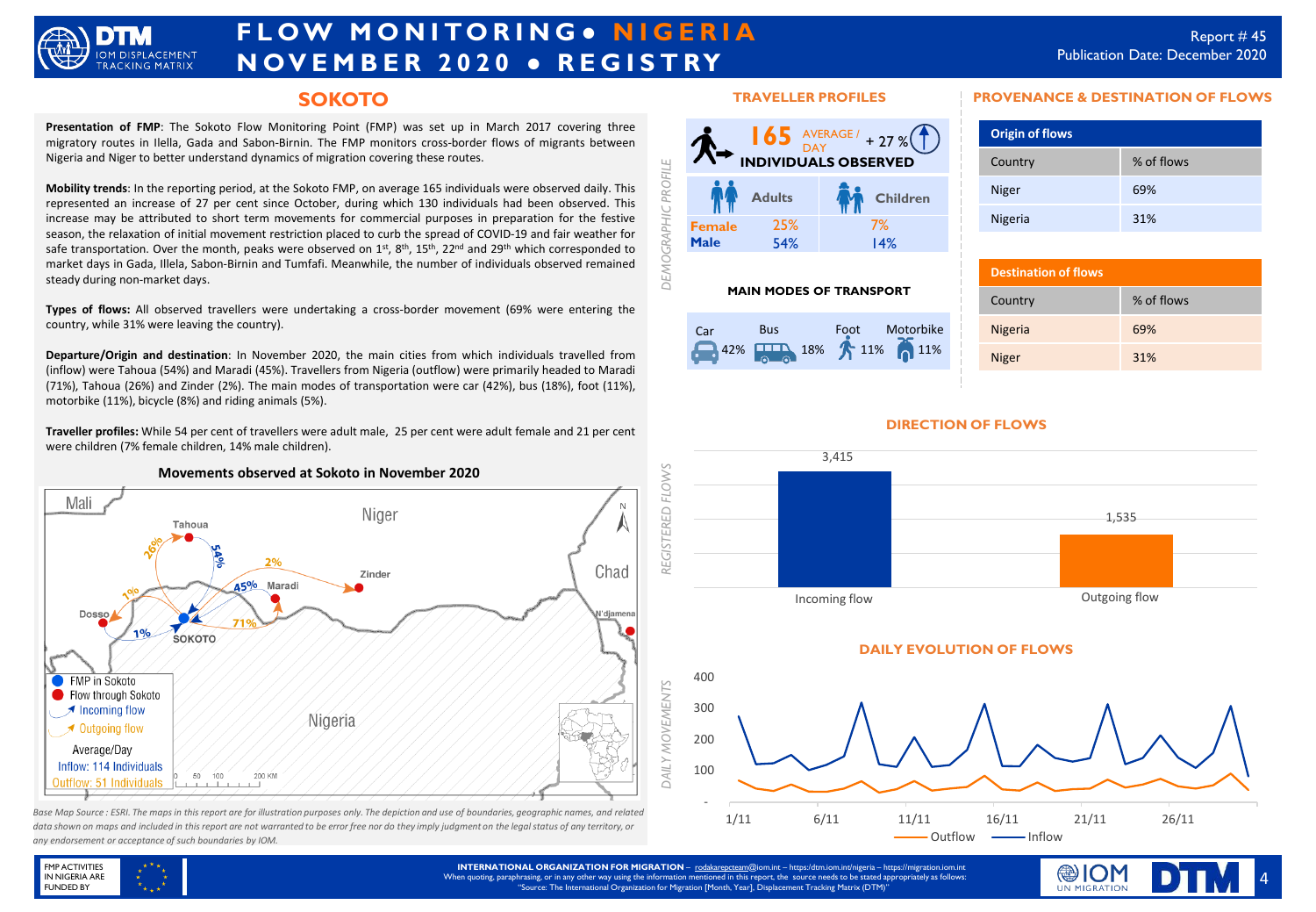

# **F L O W M O N I TO R I N G ● N I G E R I A N OV E M B E R 2 0 2 0 ● R E G I S T RY**

### **KANO**

**PRESENTATION OF FMP**: The Kano FMP (Kofar Ruwa Park and Yankaba Park) has been collecting data since March 2017, covering two migratory routes passing through Dala and Nasarawa Local Government Areas in Kano state. The FMP was installed to monitor cross-border flows of migrants between Nigeria and Niger and to better understand dynamics of migration covering these routes.

**Mobility trends**: In the reporting period, at the Kano FMP, on average, 1,178 individuals were observed daily. This represents an increase of <1 per cent in comparison to the number of individuals observed in the previous month, (1,176 individuals)

**Types of flows:** All observed travellers were undertaking a trans-boundary movement (25% were entering the country, while 75% were leaving the country).

**Departure/Origin and destination**: In November 2020, the main cities from which individuals travelled from (inflow) were Zinder (48%), Maradi (38%) and Diffa (10%) in Niger. Travellers from Nigeria (outflow) were primarily headed to Zinder (48%), Maradi (38%) and Diffa (9%) in Niger. The modes of transportation were car (61%) and bus (39%).

**Traveller profiles:** While 65 per cent of travellers were adult male, 20 per cent were adult female and 16 per cent were children (8% female children, 8% male children).

#### **Movements observed at Kano FMP in November 2020**



Base Map Source : ESRI. The maps in this report are for illustration purposes only. The depiction and use of boundaries, geographic names, and related *data shown on maps and included in this report are not warranted to be error free nor do they imply judgment on the legal status of any territory, or any endorsement or acceptance of such boundaries by IOM.*

#### **TRAVELLER PROFILES**



 $Car$  61%

 $\overline{a}$ 

**MAIN MODES OF TRANSPORT**

Bus

#### **PROVENANCE & DESTINATION OF FLOWS**

| <b>Origin of flows</b> |            |  |
|------------------------|------------|--|
| Country                | % of flows |  |
| Nigeria                | 75%        |  |
| <b>Niger</b>           | 24%        |  |
| Chad                   | $< 1\%$    |  |
| Cameroon               | $< 1\%$    |  |

| <b>Destination of flows</b> |            |  |
|-----------------------------|------------|--|
| Country                     | % of flows |  |
| <b>Niger</b>                | 71%        |  |
| Nigeria                     | 25%        |  |
| Chad                        | 2%         |  |
| Cameroon                    | 2%         |  |

5

### **DIRECTION OF FLOWS**

39%





**INTERNATIONAL ORGANIZATION FOR MIGRATION** – [rodakarepcteam@](mailto:rodakarepcteam@iom.int)iom.int – https:/dtm.iom.int/nigeria – https://migration.iom.int When quoting, paraphrasing, or in any other way using the information mentioned in this report, the source needs to be stated appropriately as follows: "Source: The International Organization for Migration [Month, Year], Displacement Tracking Matrix (DTM)"